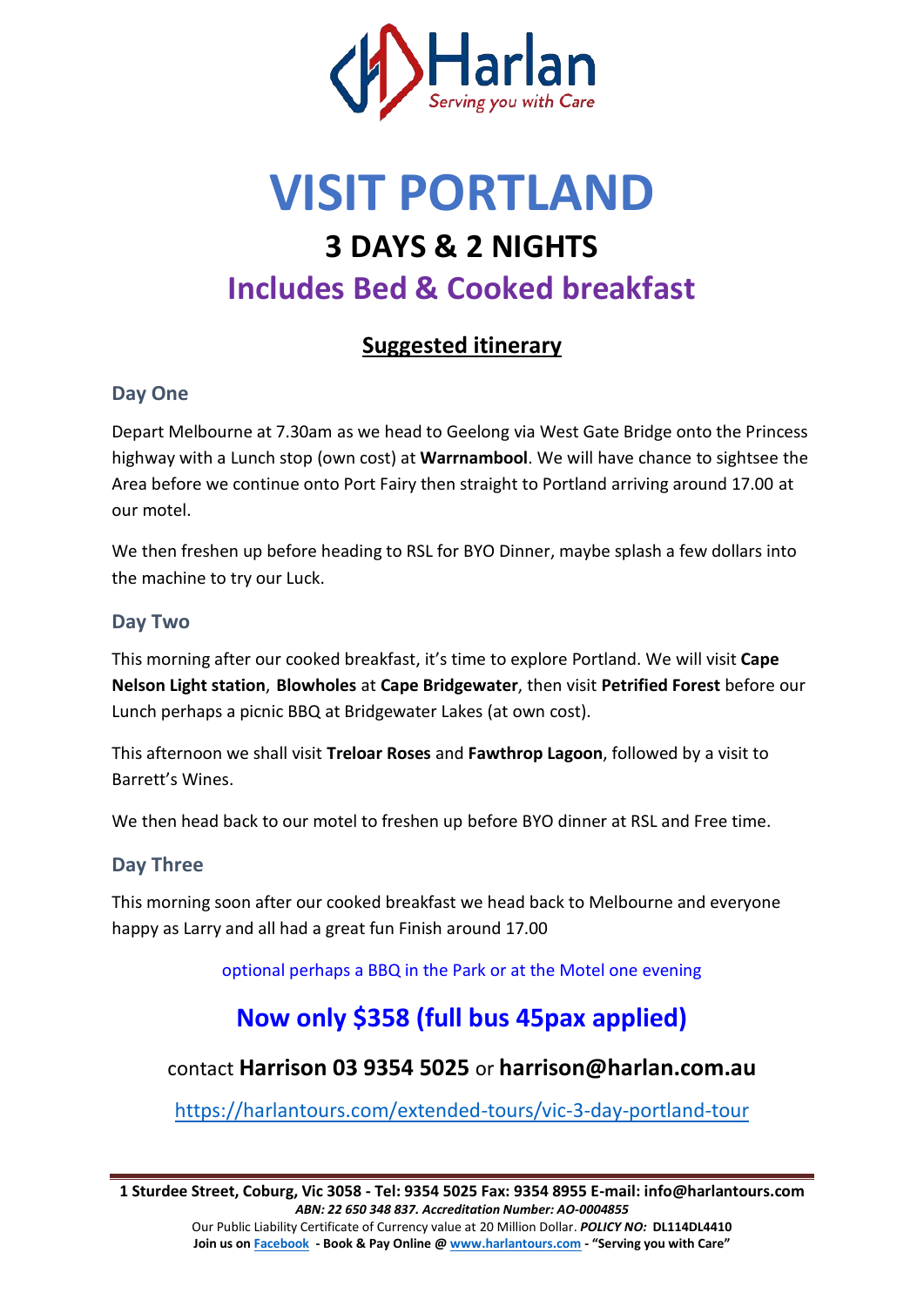

## Cape Nelson Light station Cape Bridgewater



Vintage Car Museum Botanic Gardens



Maritime Museum WW2 Museum & Lookout Tower



Please Note: You are most welcome to see any other attractions that maybe of interest to you. However, the entrance fees are at your own expense (if applied)

**1 Sturdee Street, Coburg, Vic 3058 - Tel: 9354 5025 Fax: 9354 8955 E-mail: info@harlantours.com**  *ABN: 22 650 348 837. Accreditation Number: AO-0004855* 

Our Public Liability Certificate of Currency value at 20 Million Dollar. *POLICY NO:* **DL114DL4410** Join us on **Facebook** - Book & Pay Online [@ www.harlantours.com -](http://www.harlantours.com/) "Serving you with Care"